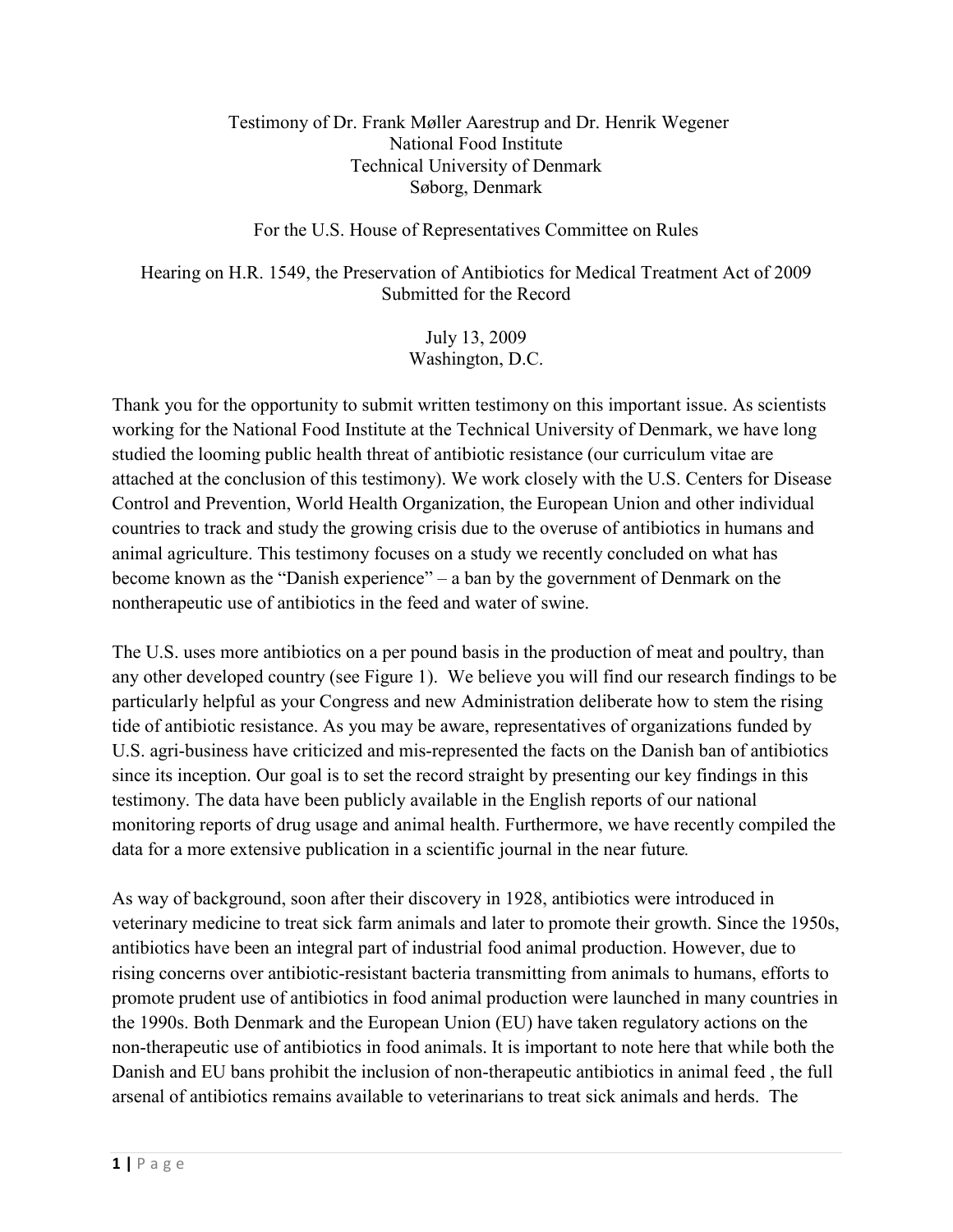other important aspect is that this use requires a veterinarians prescription, the bulk of the drugs are sold by the pharmacy, not the prescribing vet (to limit financial incentives to prescribe), and that flouroquinolones, which are particularly important for human medicine, only can be administered by injection, not by feed or water.

Denmark is a major provider of pork in the world, producing more than 26 million swine and exporting 90 percent of the production each year. In 1998, the Danish government instituted a voluntary ban on the non-therapeutic use of antimicrobials in pork production at the finishing stage. Faced with a tax of \$2.00 per pig if they did not comply with the voluntary ban, most producers did stop using antibiotics at the finishing stage. On January 1, 2000, Denmark banned non-therapeutic antimicrobials at both the weaning and finishing stages.

## **Key Findings:**

- Total antibiotic usage for kg of pork decreased by more than 50 percent from 1992-2007 while overall swine productivity has significantly improved in total Danish pig production has increased by 43 percent (from 18.4 to 26.3 million pigs produced) and the average number of pigs produced per sow per year increased from 21 to 25 (an important indicator of swine health and welfare). (See Figure 2)
- The highest consumption of antimicrobials for swine occurred in 1992 (100 mg) antimicrobial/kg pig produced) and the lowest in 1999 (31 mg/kg). Since then, the use has gradually increased to 47 mg/kg in 2007, in part due to the emergence and spread of a number of new infectious diseases. However, by way of comparison, the U.S. uses 250- 300 mg/kg. (See Figure 1)
- Weaner mortality increased gradually from 1993 to 2003, but has reduced to pre-ban numbers. In addition, weaner average daily weight gain decreased slightly from 1992 to 2000, where after it has increased. Finisher mortality has been slowly increasing from 1993 to 2007. Finisher daily gain seems to be unaffected by the changes in drug usage. (See Figure 2)
- Although year-to-year variations in productivity of swine make it difficult to determine short-term impacts, it is clear that over the long-term, swine productivity has increased even as antimicrobial use has decreased.

These facts suggest that the discontinuation of non-therapeutic antibiotic use has not negatively impacted long-term swine productivity in Denmark. The facts outlined show that long-term swine production in Denmark has not been negatively impacted by the ban on non-therapeutic antibiotic use.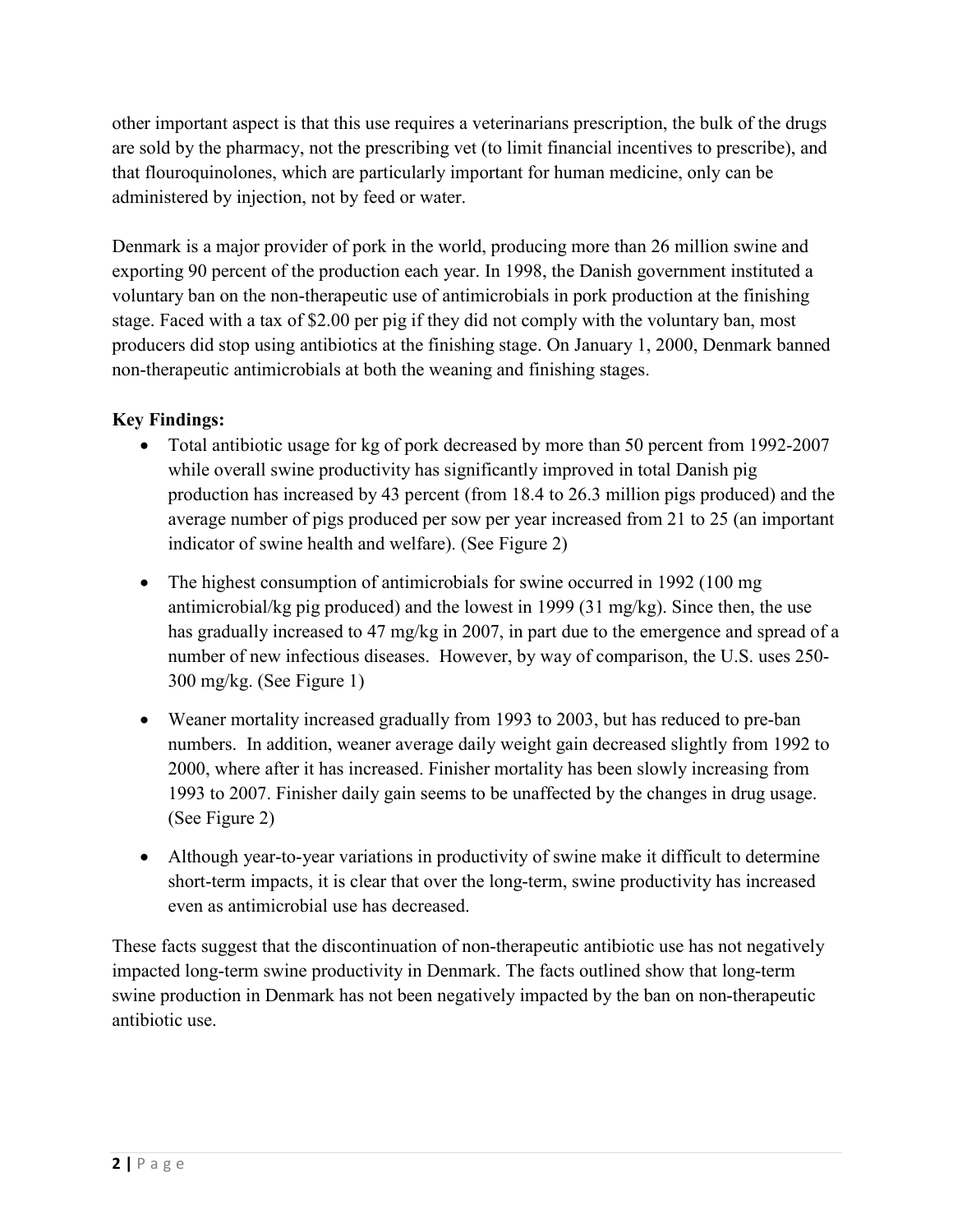Please feel free to contact Professor Frank Møller Aarestrup, National Food Institute, Bülowsvej 27, DK-1790 Copenhagen V, Denmark for background materials or other information you may need.

*Figure 1: Comparison of antimicrobial use on a pound per pound basis among top meat producing countries. On the U.S. line, the black bar is the estimate of 70 percent calculated by the Union of Concerned Scientists and the grey bar is the estimate calculated by the Animal Health Institute.*